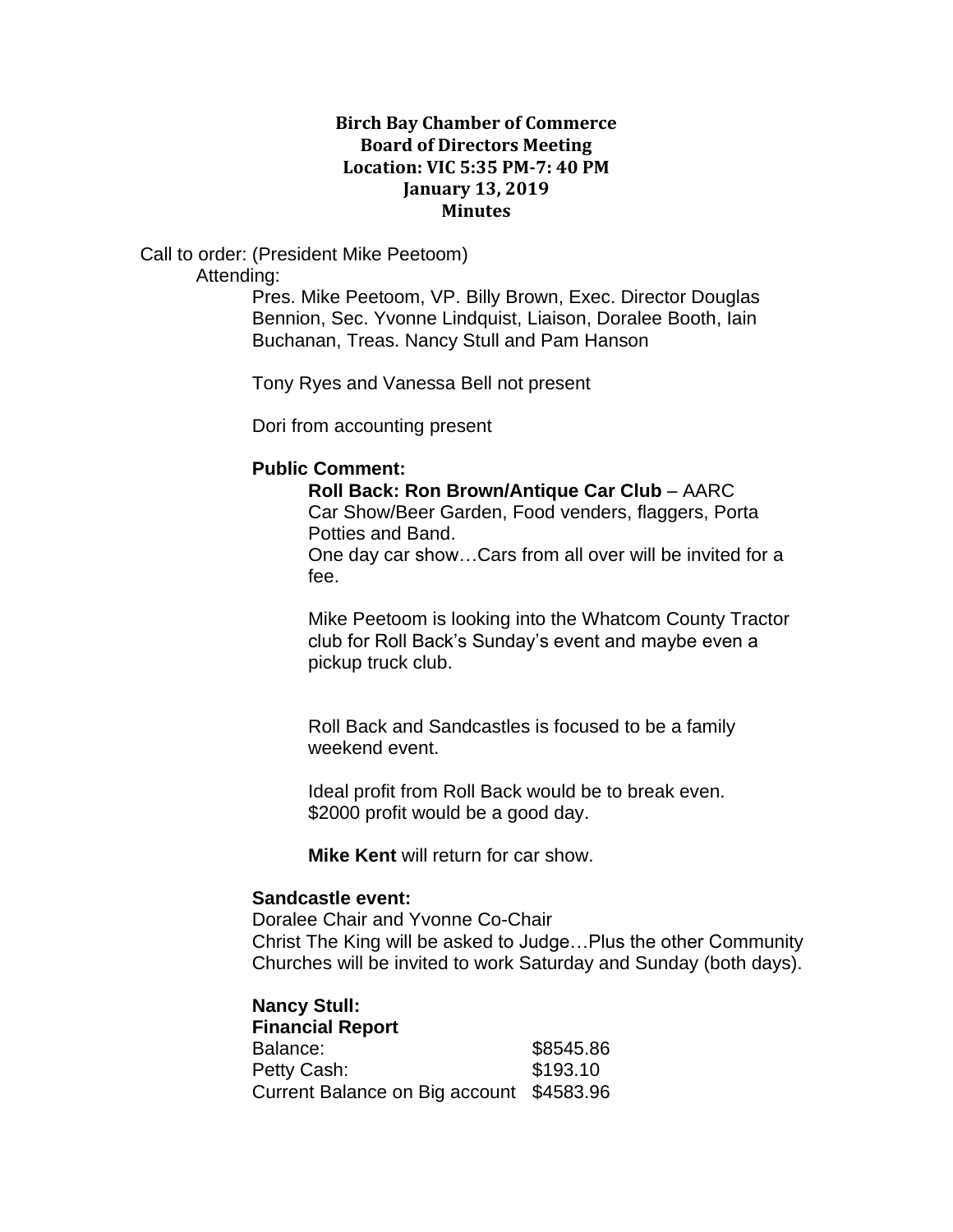## **Member of the month is:**

Woods Coffee

## **Approval of Minutes: were passed after changes made:**

## **Liaison Report:**

- 1. Doralee Booth: Library is coming to our luncheon January 17th at Herron Center.
- 2. Whatcom County Public Works is invited to luncheon for us to show our appreciation for the Maintenance Dept.'s. is doing such an outstanding job knowing we would have the 12/31 Ring of Fire and 1/1 Polar Bear Plunge with thousands coming to BB.
- 3. Billy Brown suggested a letter/email to be sent to Whatcom County for the great work Whatcom Public Works (Maintenance Dept.) they did the superior clean up on the beach after the 12/20 storm and a copy sent to the letters to the editor of Northern Lights.

## **Executive Report: Douglas Bennion**

- 1. Date change for 2019 Kite festival is May 25 and 26, 2019.
- 2. Nancy motioned the Kite Festival date be brought to original planned dates and Doralee seconded it.
- 3. Douglas will contact former members to rejoin chamber.
- 4. Looking at Merchant Card Reader **w/Nancy** at Banner Bank
- 5. El Paso chosen for luncheon entree at the Herron Center.

6. Douglas will work on The Chair's of each event for updated notes.

## **New Business**

## **Sandcastle event:**

Doralee Chair and Yvonne Co-Chair Christ The King to Judge…Plus the other Community Churches will be invited to work Saturday and Sunday (both days)

**Discover Birch Bay Days together with Fan Fest NW. Iain will put together a flyer and introduce it to Terry. Discussion about when it will be printed at next chamber meeting.**

# **2019 Vender Policy**

10' by 10' \$120 per day Food Vender \$250 for both days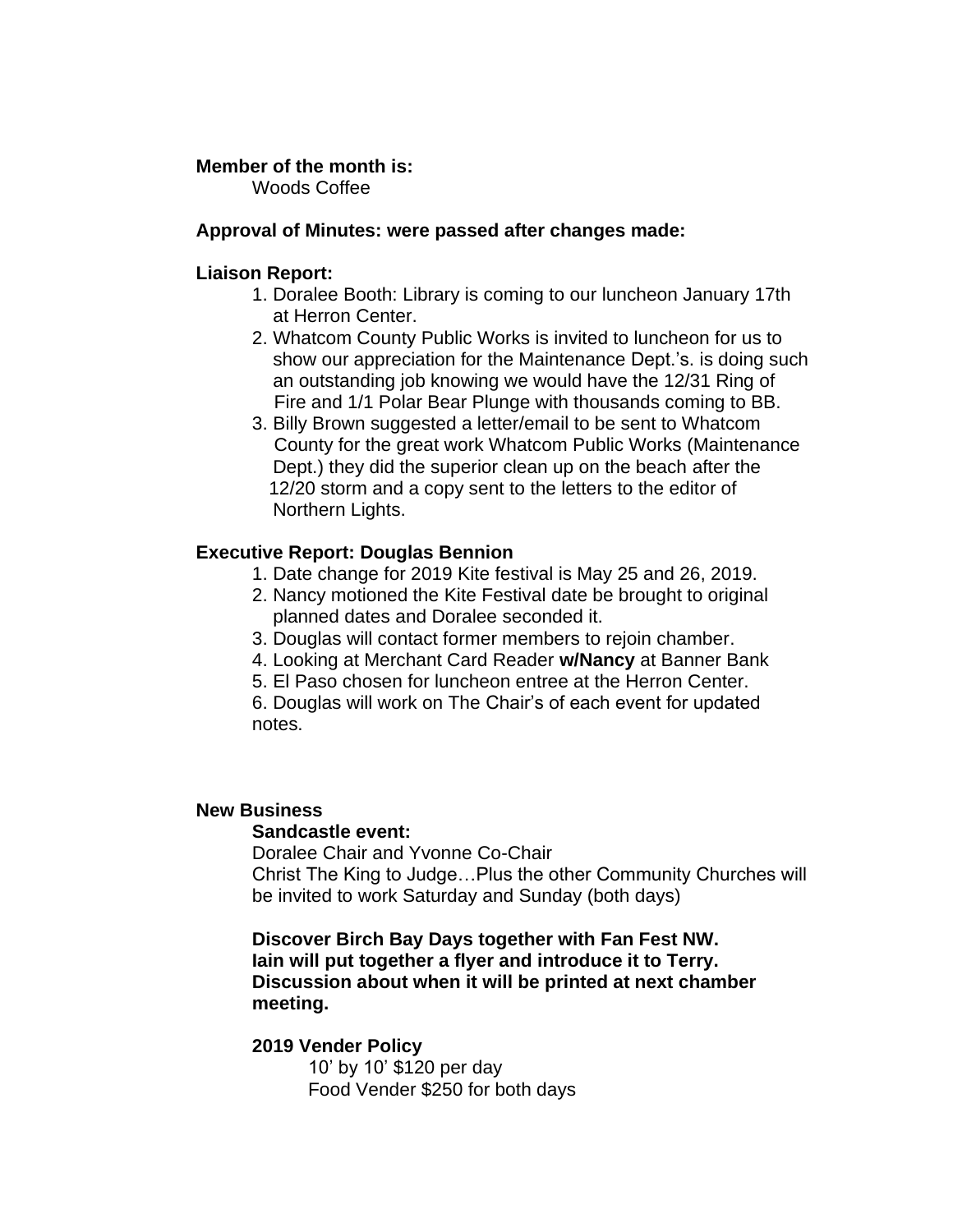Local BB Non-profits (first five) for free

Billy motioned to double vender fees and Iain seconds.

- 1. We do not supply hot water for food venders. Venders supply their own hot water.
- 2. Food Venders supply their own insurance.
- 3. Venders bring in their own generators
- 4. BB Electricity is for our BB stage and our trailer
- 5. Standard Policy will be discussed later.
- 6. Tony will Chair Discover Days Venders.
- 7. Employee/flaggers wages will be revisited. Are flaggers certified?

## **Sponsorship at Events:**

Pres. Mike Peetoom: Sponsorship Advertising at events: Signage on fence is 4' by 8' and verbiage is approved by Exec. Director and or President.

Cost on fence for members is \$50, on stage \$100

Non-members: \$100 for fence and \$200 for stage.

There is a package \$200 for both events for members and double for non-members.

Political candidates signage is double cost for members and nonmembers.

## **OLD Business:**

## **Wings Over Water-**

Billy motions that we give financial support like we did last year \$600..Seconded by Doralee.

Discussion: Pres. Mike Suggests we pull out this year because of our finances.

Vote: apposed 5 and 2 yes.

*We will not support Wings Over Water in 2019*

**Chain Saw Sculpture**. BB Chamber will Rent rooms for chain saw operators in turn they give us 50%. Chamber will get 15% of auction.

(Nile Thomas for Washington State chains saw sculpture…)

Vote. Discussion: We are all in favor of having the Chain Saw Sculpture Event

Nile Thomas wants to put a chain saw sculpture in the VIC. Auction for sculpture will be sold and winner will be selected at a luncheon.